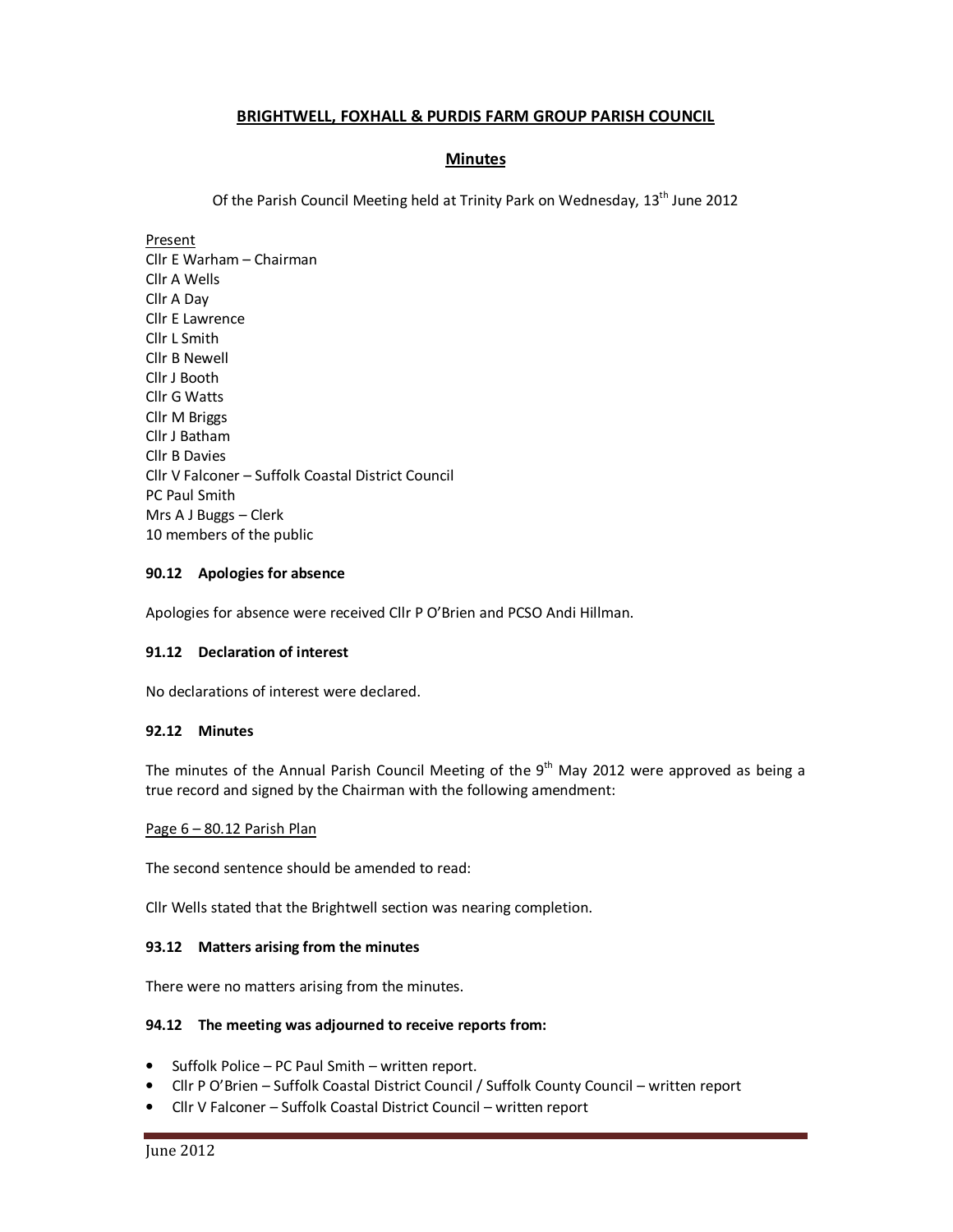### **The meeting was re-convened.**

# **95.12 Clerk's Report**

The Clerk's report had previously been circulated and it was agreed that some of the items should be discussed as per the agenda.

# The following are points of interest from The Local Councillor

# **Page 13**

Audit – Is your parish council a potential for scammers?

# **Page 18**

A warning to all councils to review their Health & Safety Guidelines and Procedures.

**Page 19** Mapping Your Community

**Page 23** General Power of Competences

#### **Page 24** Freedom of Information

Cllr Lawrence proposed that if any requests for literature to be placed on the website the Clerk should seek approval from the Parish Council.

**Page 27**

Spotlight on Planning Policy

**Page 36** Neighbourhood Planning

### Code of Conduct

We have received the following email from Suffolk Association of Local Councils which we need to have in place during July 2012.

"As you are aware there are some significant changes to the standards regime that will affect local councils.

It is anticipated that from July 1<sup>st</sup> a new regime will apply. You will be required to adopt a code of conduct which differs from the current model.

We have been liaising with the Suffolk Monitoring Officers with a view to having a common code of conduct for the county. The merits of this are many but among the most compelling are that it will reduce confusion and provide a greater opportunity for a consistent approach and clear advice.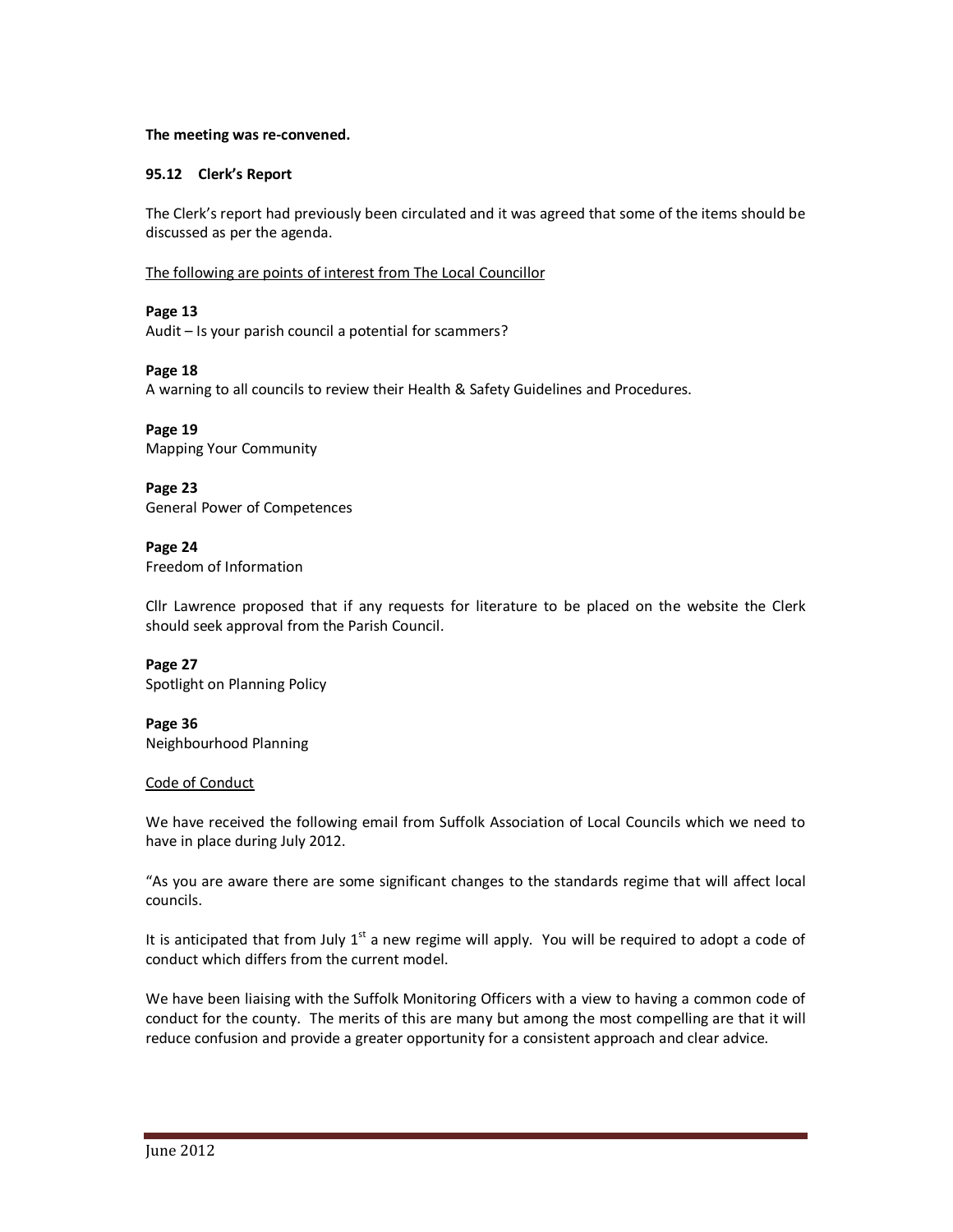There will also be a new register of interests for councillors which will require the registration of both the interests of the councillor and the partner/spouse they live with. The interest recorded will reflect those of a pecuniary and non-pecuniary nature.

We will be recommending some new standing orders to address the area which the new regime does not cover. This will include the option of requiring councillors to leave the room after declaring a pecuniary interest and allowing councillors to make a representation during the public session on matters where they have a pecuniary interest. Councillors with a pecuniary interest will be prevented from participation in the council's debate and vote as a matter of law.

The new regime has introduced a criminal offence for non-disclosure of a significant pecuniary interest which may attract a fine of up to £10,000. We are expecting secondary legislation that will define 'significant' shortly.

We have attached the Suffolk Model Code developed by district and county councils for your council to consider for adoption. You will also fine attached the NALCV advice on this subject and a copy of their Code in case you also wish to consider that option. However, you will whist I bear in mind that the new regime is localised with decisions on breaches being made by Suffolk local authorities.

Adoption may take place prior to the coming into force of the legislation as long as it is clearly minuted that it will not apply until after such time as the provisions come into force (currently anticipated as July  $1<sup>st</sup>$ ) and that the councillors are still bound to the existing regime until this time.

We will be in further contact once other documents or information is available. We appreciate that the change introduced under the Localism Act is confusing. We are working hard on your behalf behind the scenes to try to ensure earliest advice to you and a consistent and clear local regime."

# **96.12 Planning**

- a. C12/0898 Valley Works Foxhall Change of use of Workshop Building use Class B2 to a B8 use class, storage and distribution of fruit and vegetables and associated food items. PC Comments: Cllr Wells reported that he had investigated the history of Valley Works and recommended that the Parish Council writes to SCDC requesting that they defer the decision of this application until all previous planning consents have been thoroughly reviewed. It was agreed that Cllr Wells should formulate a reply to SCDC Planning Department.
- b. C12/0929 160 Bucklesham Road Purdis Farm Proposed loft conversion and erection of new dormer window. PC Comments: No objection.
- c. To discuss the Trinity Park proposed development. Following the presentation by Isobel Lockwood Bidwells and Chris Bushby Trinity Park the Parish Council discussed the following issues which had been identified and it was agreed that the Clerk should formulate a reply to send to Bidwells.

# 1. Traffic Flow

High levels of concerns were raised on the proposed introduction of an additional roundabout and whether another roundabout would improve the flow of traffic especially when Trinity Park is staging events. It was felt that the introduction of an additional roundabout would be detrimental to the existing residents and properties around the proposed site. It was noted the Planning Application would propose access to the development from the existing roundabout which would loop back to the roundabout.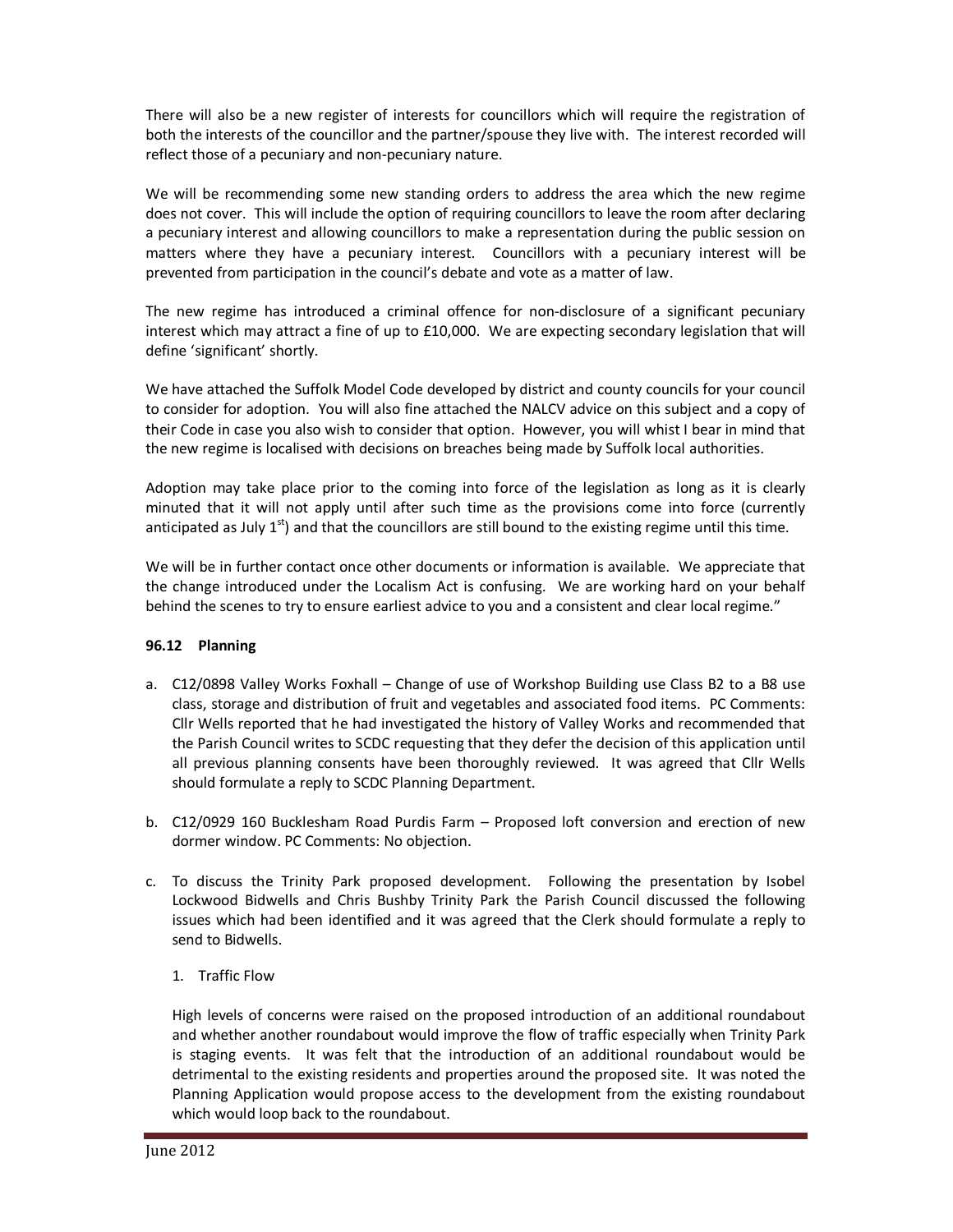# 2. Sewage System

Although Anglian Water has stated that the existing sewage system still has capacity for extra houses the council expressed concern that sewage is still a problem in Bucklesham Road for house numbers 117 and 119. The concern is whether or not the effluent from the proposed connection will flow through the pumping station by Ipswich Golf Course entrance.

3. Schools

Concern was expressed over the lack of places in existing schools in the local area and what provision Suffolk County Council would be making to address this shortfall in both primary and secondary schools.

4. Bus Services

The Parish Council felt that consideration should be given to improving the existing bus services to the area.

5. Community Facilities

It was noted that Chris Bushby Trinity Park had confirmed that in principle the parish could be offered accommodation for additional Parish Council/community events as required and also the possibility of providing sporting facilities.

# **97.12 Future Plans for the Parish**

a. Increased traffic as a result of the development of the Cranes Site on Nacton Road by Waitrose and John Lewis

Cllr Smith reported that the Parish Council would receive a reply to the Clerk's email shortly.

b. Parcel of land along the Felixstowe Road between Admiral Windows and Ransomes Europark

The Clerk reported that she had received a reply from Ipswich Borough Council in reply to her email concerning the above. Ipswich Borough Council had replied saying that if the Parish Council can identify any specific site causing problems they would endeavour to look into the matter.

It was agreed that the Clerk should reply stating that there are problems with the security lighting being used by Homestore Self Storage and also noise from vehicles reversing in the early hours of the morning.

# **98.12 Code of Conduct**

The Clerk stated that the Parish Council's Standing Orders would need to be changed to reflect the new Code of Conduct as outlined in the Clerk's Report. It was agreed to defer this item until the next meeting to allow time for the Clerk to be provided with additional information from the Suffolk Association of Local Councils.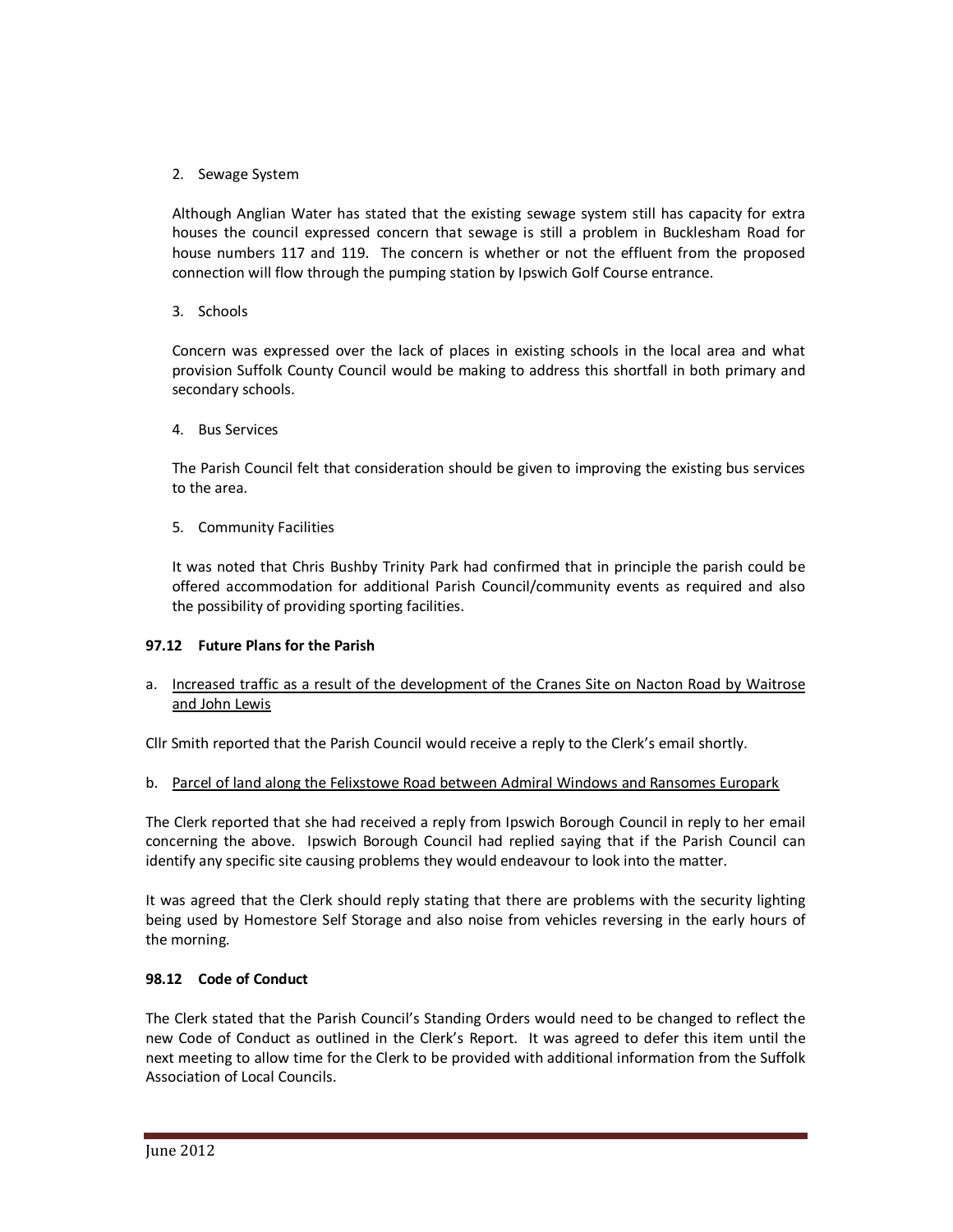# **99.12 Brightwell Seat**

The Clerk reported that she had contacted the suppliers of the Brightwell Seat who have confirmed that the seats are made in the United Kingdom. The following costs, in addition to the cost of the seat, have been confirmed with the suppliers.

Plaque including the lettering £62.91 plus VAT Paving Slab Fixing £10.02 plus VAT Below Ground Fixing Kit £33.36 plus VAT

Cllr Wells proposed, seconded Cllr Warham that the Parish Council authorise the purchase of the seat, the plaque and the below ground fixing kit – agreed.

# **100.12 Localism Act 2011 / Neighbourhood Plans**

Cllr Warham reported that she had visited Hilary Hanslip Suffolk Coastal District Council with Cllr Wells to gather additional information regarding the Parish Council producing a Neighbourhood Plan. Following discussion it was proposed Cllr Warham, seconded Cllr Smith that due to the cost implications of producing a Neighbourhood Plan that the Parish Council should not pursue this matter any further – agreed.

# **101.12 Purchase of Additional Grit Bins**

The Clerk reported that the cost of siting Grit Bins would be in the region of £150 - £400 per bin depending on the size and that if the bins were purchased from Suffolk County Council the bins would be replenished at the start of the gritting season and afterwards on request by contacting Suffolk County Council. The location of the grit bins must be agreed by Suffolk County Council.

Cllr Newell said that grit bins should be located adjacent to the Waddling Duck and Spring Bank Farm Monument Farm Lane Foxhall. Cllr Lawrence agreed to produce a map of the locations in Purdis Farm.

It was agreed that the Clerk should write to Suffolk County Council requesting information as to suitability of the various locations.

### **102.12 Complaint re lighting John Banks Honda / Felixstowe Road – Service Road**

Cllr Smith reported that the Suffolk County Council Lighting Engineer was investigating. Cllr Smith said that Planning Applications for the lighting had been submitted and rejected.

The Clerk reported that she had received a letter attaching a plan from Aaron Gordon Technician Scheme Delivery at Suffolk County Council Economy, Skills and Environment regarding the Traffic Regulation Order. The proposal is to place Waiting Restrictions in the form of 'No Waiting 8.00 am – 6.00 pm Monday to Friday and No Waiting 8.00 am – 1.00 pm Saturdays' for the two service roads on A1156, Felixstowe Road, Purdis Farm. The Parish Council requested the Clerk to clarify that Suffolk County Council are going to post notices on the site and request that the restrictions do not apply on bank holidays.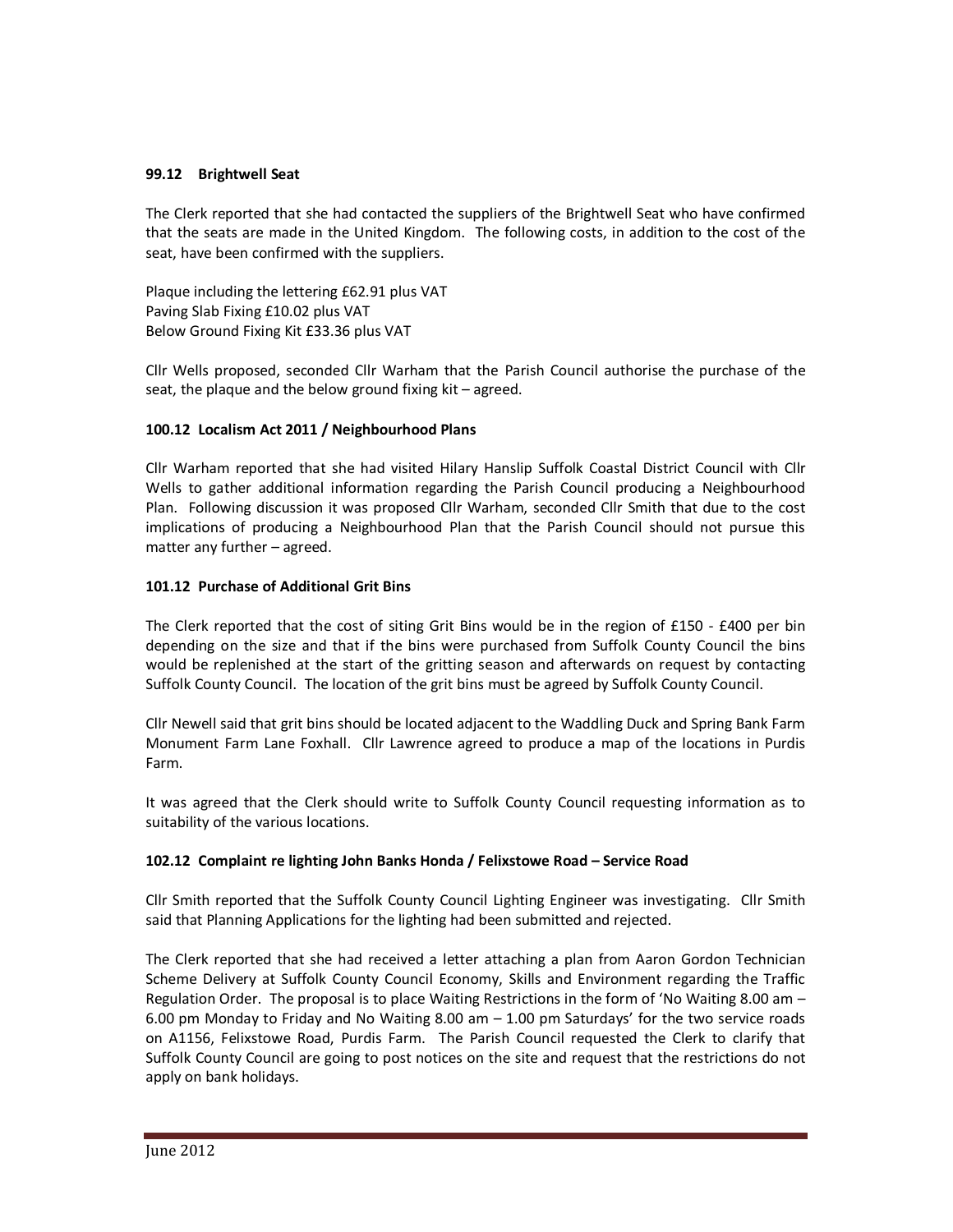# **103.12 Visibility Woodhouse Lane / Bucklesham Road**

Cllr Davies was not present at the meeting but had previously advised Cllr Wells that he would be asking the owner of the property to cut back the hedge. It was agreed to defer this matter until the next meeting for a further update.

### **104.12 Finance**

### To receive the accounts for the year 2011/2012

The Clerk had previously distributed a copy of the year-end accounts to each councillor and presented the accounts for 2011/2012 to the meeting. It was proposed by Cllr Wells seconded Cllr Briggs that the year-end accounts for 2011/2012 and the Local Councils in England Annual Return for the year ended  $31<sup>st</sup>$  March 2012 be approved – agreed by the council.

The Clerk reported that the Internal Audit had been successfully completed and the following item was noted by the Parish Council.

• The Asset Register should be amended to include; a description of the asset and lists details of the date of purchase, the purchase cost, location, insurance value and date of disposal. The meeting confirmed that the amount placed in Box 9 of Section 1 of the Annual Return complies with the current requirement.

The Clerk reported that the accounts would be submitted to the External Auditor in time for the external audit on the  $27<sup>th</sup>$  July 2012.

Income None

Expenditure Clerk's Salary and Expenses May 2012 CiLCA Training **E210.00** Heelis & Lodge Internal Audit **ESS.00 ESS.00** 

Cllr Warham proposed, seconded Cllr Wells that the above expenditure should be approved  $$ agreed.

### **105.12 Correspondence**

### a. Radio Castle Visit

The Clerk reported that the Parish Council had received an invitation to visit Radio Castle based at the Framlingham Technology College. Cllr Watts and Cllr Smith stated that they would like to attend and it was agreed that the Clerk should arrange a visit.

### b. Planning Policy Issue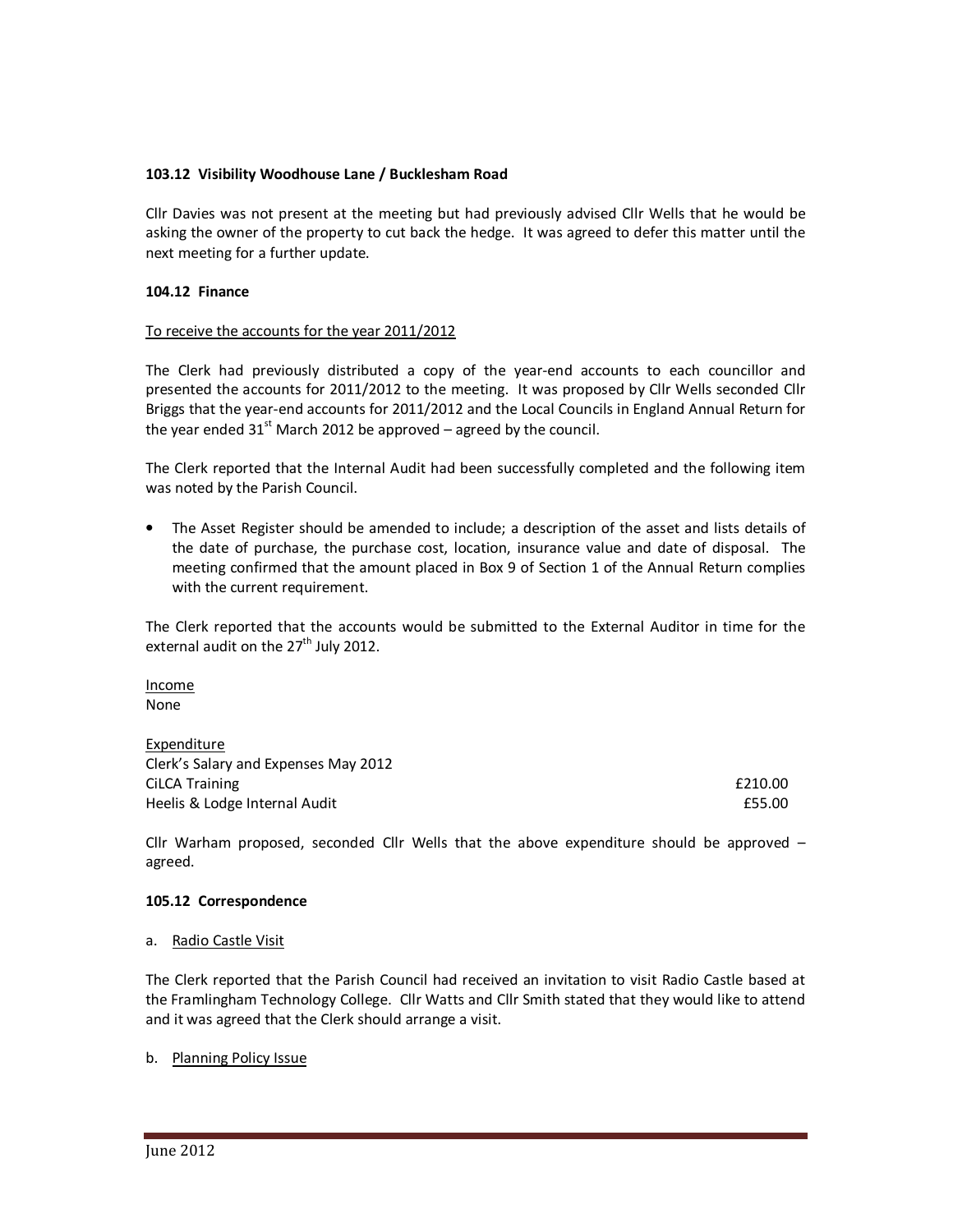The Clerk reported that she had received an email from Suffolk Association of Local Councils concerning the lack of balance and fairness embedded within the planning system as developers can appeal local planning authority decisions but local councils cannot. This leaves the community vulnerable owing to the difficulty for local councils in resourcing planning support for the community when and also owing to this in-built systemic barrier to appeals. There should be a route for legitimate appeals open to local councils.

The SALC are stating that it would make a significant difference to their work to change this system and they would like the parish council to write to Peter Aldous MP at the House of Commons supporting this change.

Following discussion Cllr Watts proposed, seconded Cllr Wells that the Clerk should write to Peter Aldous MP supporting the proposal – 6 in favour, 3 abstained.

# **106.12 Meetings attended by councillors/clerk**

a. Cllr Newell reported that she had attended the Suffolk Coastal District Council Planning Sub Committee concerning the Planning Application C12/0523 Change of use of agricultural buildings to Class B(iii) light industrial (resubmission). Cllr Newell said that she was concerned that the facts which were in the Planning Application were not correct in that the vehicle to be used for the transportation to Purdis Poppy Farm was considerably smaller than stated in the application. Cllr Newell felt that in future the Parish Council should ensure that planning applications are factually correct. The Planning Application C12/0523 was passed by the SCDC subcommittee.

### **107.12 Members questions to the Chairman**

- a. Cllr Smith said that he had asked the Clerk to place news on the Parish Council website concerning the temporary closure of Bucklesham Road and asked for the council's approval for this to go ahead. Councillors agreed to this item being placed on the website.
- b. Cllr Briggs reported that the 30 miles an hour flashing sign in Murrills Road is no longer working. It was agreed that the Clerk to write to the Highways Department.
- c. Cllr Briggs reported that the tax for emptying a skip at a landfill site had increased considerably and councillors should be aware that the increased tax could increase the amount of fly-tipping within the parishes.
- d. Cllr Wells suggested that a 'tidy up order' should be applied for at the Hollies in Straight Road. It was agreed that this item should be placed on the next Parish Council agenda.
- e. Cllr Newell reported that she had been contacted by the East Anglian Daily Times stating that Brightwell had been nominated as the sixth most affluent community in the country by the Church of England.

### **108.12 Date of next meeting**

The next meeting will be held at 7.30 pm on Wednesday,  $11<sup>th</sup>$  July 2012 at Trinity Park.

### **The Chairman closed the meeting at 10.02 pm**